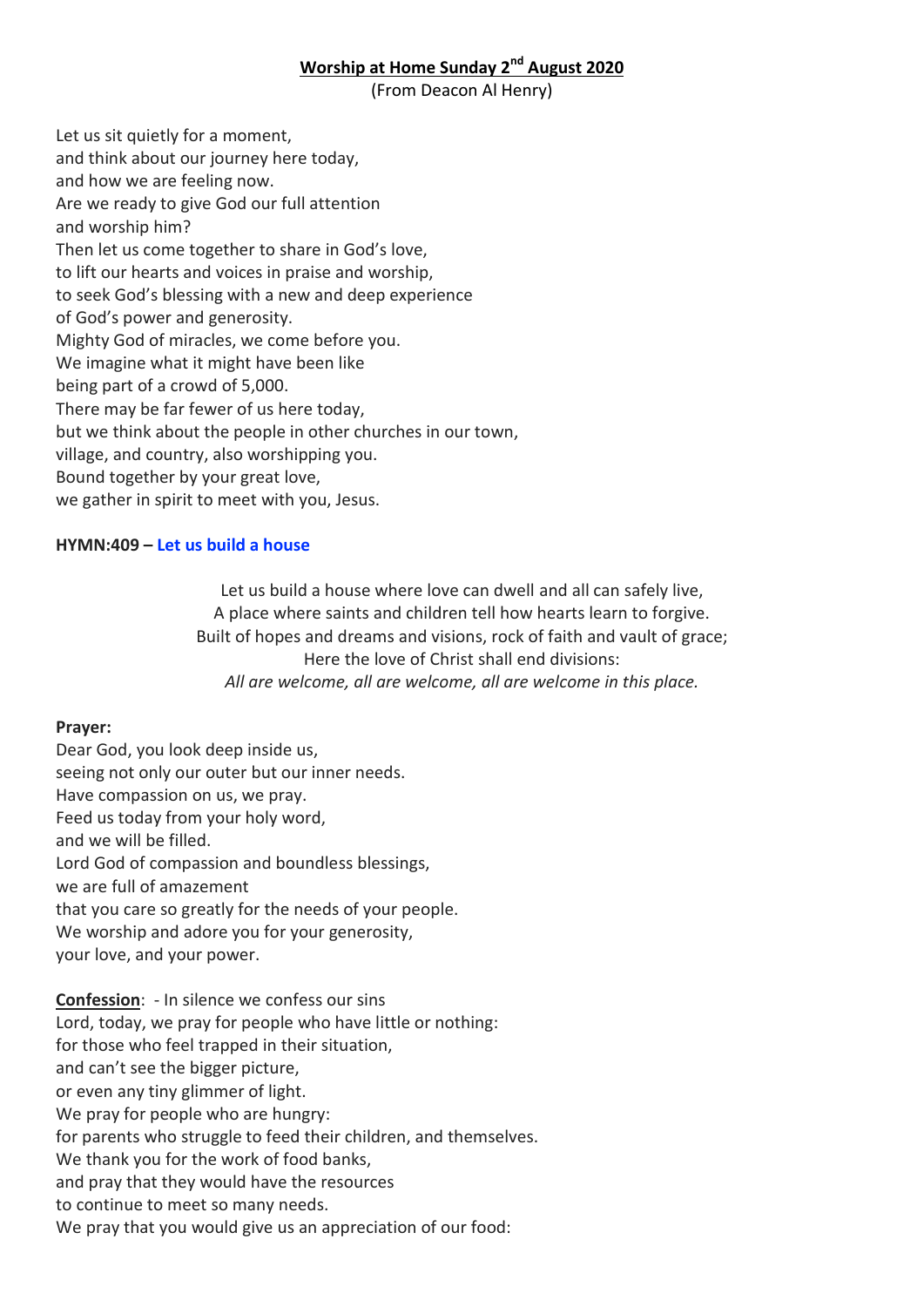the work that goes into producing and distributing it. Teach us not to be wasteful, but to preserve and pass on the goodness of your earth.

**Introduction to the reading:** In a dramatically political atmosphere, Jesus organises a meal for a multitude in the wilderness as a sign of compassion, and a lesson to the disciples that they need to look around them, see the need and meet it. In bringing people together, there is the need to share while there is still time.

## The Gospel Reading: **[Matthew 14: 13-21](https://www.biblegateway.com/passage/?search=Matthew+14%3A+13-21&version=NIV) Hymn 238 – [Lead us, heavenly Father, lead us](https://www.youtube.com/watch?v=6zgFXN1B8no)**

Lead us, heavenly Father, lead us O'er the world's tempestuous sea; Guard us, guide us, keep us, feed us, For we have no help but thee, Yet possessing every blessing If our God our Father be.

## **The Message:**

In the bible passage of the feeding of the five thousand there is a need – people are ill, people are hungry too, – eating gives us strength. The disciples realised it getting late so they said to Jesus send the people home so that they can have their evening meal.

But what good is it to feed them spiritually when they are physically hungry? We know how it feels to be hungry. There are now two options: send them home hungry or see to their physical need? Jesus says to the disciples put your hands in your pockets and feed them. In life, like the disciples, we may say we don't have much, others nothing, we don't have the resources or money to spear. We may say we don't have the skill to heal the sick, but a glass of water, half a sandwich, a pound, can go a long way.

A little can go a very long way, but in the passage, one person, one insignificant person, a little boy gave what he had, one least important insignificant persons in that community gave what he had, his picnic lunch.

I guess this small boy inspired others through his actions, this action showed the other adults up; in shame they began to take their picnic lunches out one by one.

The disciples did not want to put their hands in their pockets; they wanted to send the people home hungry. Jesus said verse 16 "You give them something to eat" and hesitantly and reluctantly I guess they obeyed Jesus and the miracle happened.

Someone offered all they had – and a miracle took place. "Praise God"

The little we have given to God in Christ can go a long way as in last week's parable. If we all shared our resources, our possessions, our monies, our community and our world would be such a different and better place.

With the little we have, we can give to a food bank, a charity, our church.

Give of our time, our abilities and resources.

The little we have given to God or a good cause, God takes it, blesses it, God multiplies it and in faith all are fed, needs are met and there is left over. Why not start with grace before meals offer it to God to be blessed and give thanks to God for food we receive.

We can do the same with our money, our salary, our allowance, and our pension we receive. Let us remember all that we have belongs to God it is a loan, a trust to us. In this bible passage the small offering of the little boy saved the day. The need was met. Giving the little we have can meet a great need. Amen.

# **Prayers for Others**

Lord, today, we pray for people who have little or nothing:

for those who feel trapped in their situation,

and can't see the bigger picture,

or even any tiny glimmer of light.